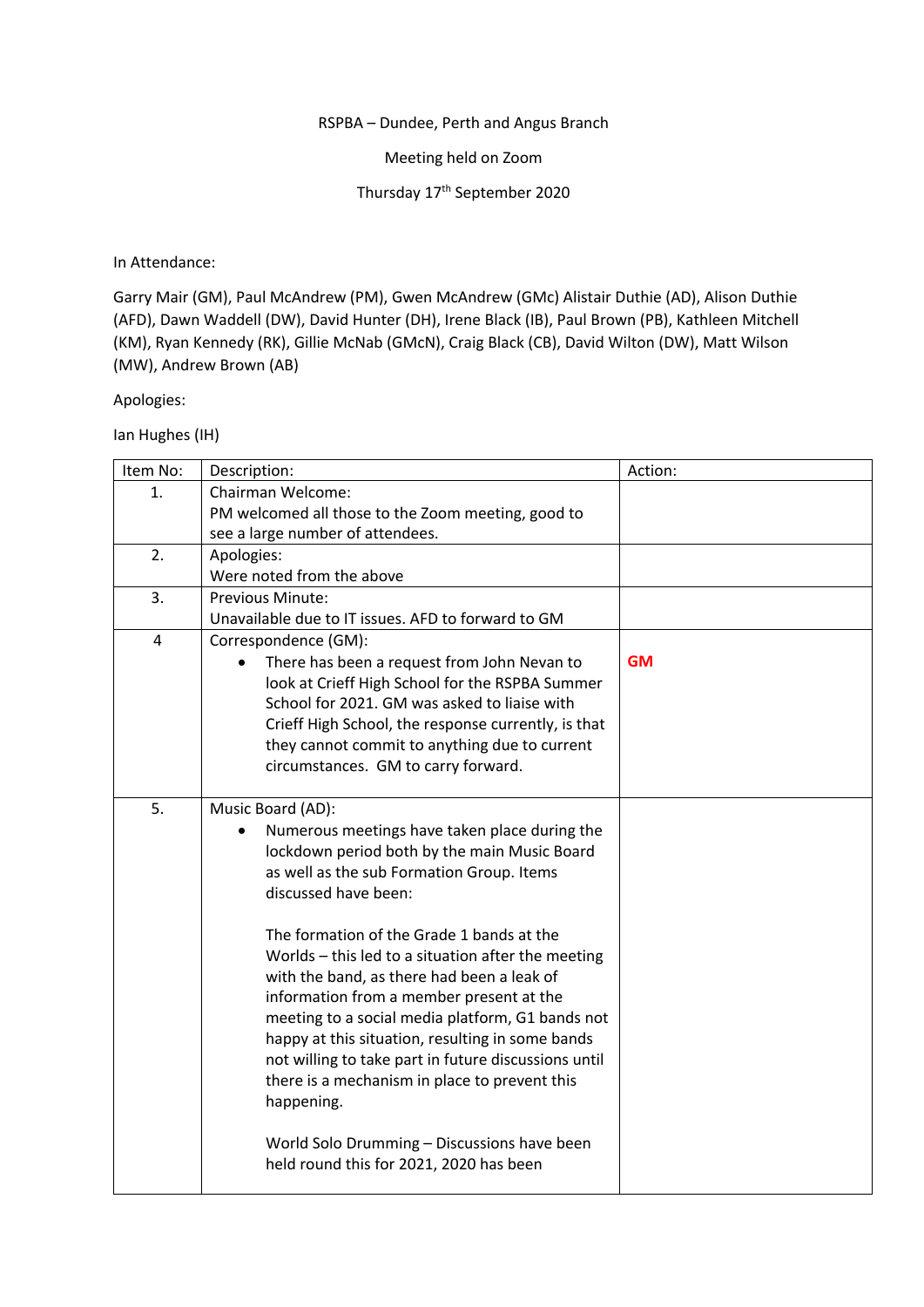| cancelled, venues may be an issue due to current<br>Government/University Guidelines.                                                                                                                                                                                                                                                                                            |  |
|----------------------------------------------------------------------------------------------------------------------------------------------------------------------------------------------------------------------------------------------------------------------------------------------------------------------------------------------------------------------------------|--|
| COVID-19 has been discussed at length and until<br>we have proper research into our instruments we<br>will be held with the same rules and regulations<br>as other instruments. Stakeholders (NPC,<br>ASBMHD, PBC, etc) are to be asked to get<br>involved and help with monetary donations in<br>order for us to move forward with a research<br>programme for Pipes and Drums. |  |
| No up-gradings or down-gradings at this current<br>time.                                                                                                                                                                                                                                                                                                                         |  |
| Online competitions under the RSPBA and<br>branches were discussed and information to<br>follow.                                                                                                                                                                                                                                                                                 |  |
| MW we require to be proactive in our approach to the<br>COVID situation, this is people's lively hoods as well as a<br>social activity.                                                                                                                                                                                                                                          |  |
| G4 and NJ – Survey regarding the way forward for<br>these bands - starting line or starting in the circle<br>- There have only been 30 surveys returned to<br>the Music Board. Please work with the MB when<br>they ask for information, they are trying to make<br>things easier for the membership, but they<br>require bands to get involved.                                 |  |
| PB - Would like to reiterate what MW was mentioning,<br>along with, why don't we approach the Scottish<br>Government ourselves - where would we stand? John<br>Hughes has had a meeting with Fiona Hyslop (Culture<br>Secretary) and Jason Leitch (National Clinical Director)<br>but there has been no feedback from the meetings - are<br>we able to get this?                 |  |
| PM - The statement that the Chairman (Mr John Hughes)<br>made to press - he was caught off guard and<br>misinterpreted, he did not make the statement that was<br>issued. Ian Embleton would not speak to the press. Any<br>press releases now, are to be submitted through the<br>Marketing & Media Department at HQ, there are two<br>Directors within this dept.              |  |
| AD – The previous mention of the Format Group – this<br>consists of Stephen McQuillan, Alistair Duthie, Julie<br>Brinklow, Theresa Brown, Kevin Reilly                                                                                                                                                                                                                           |  |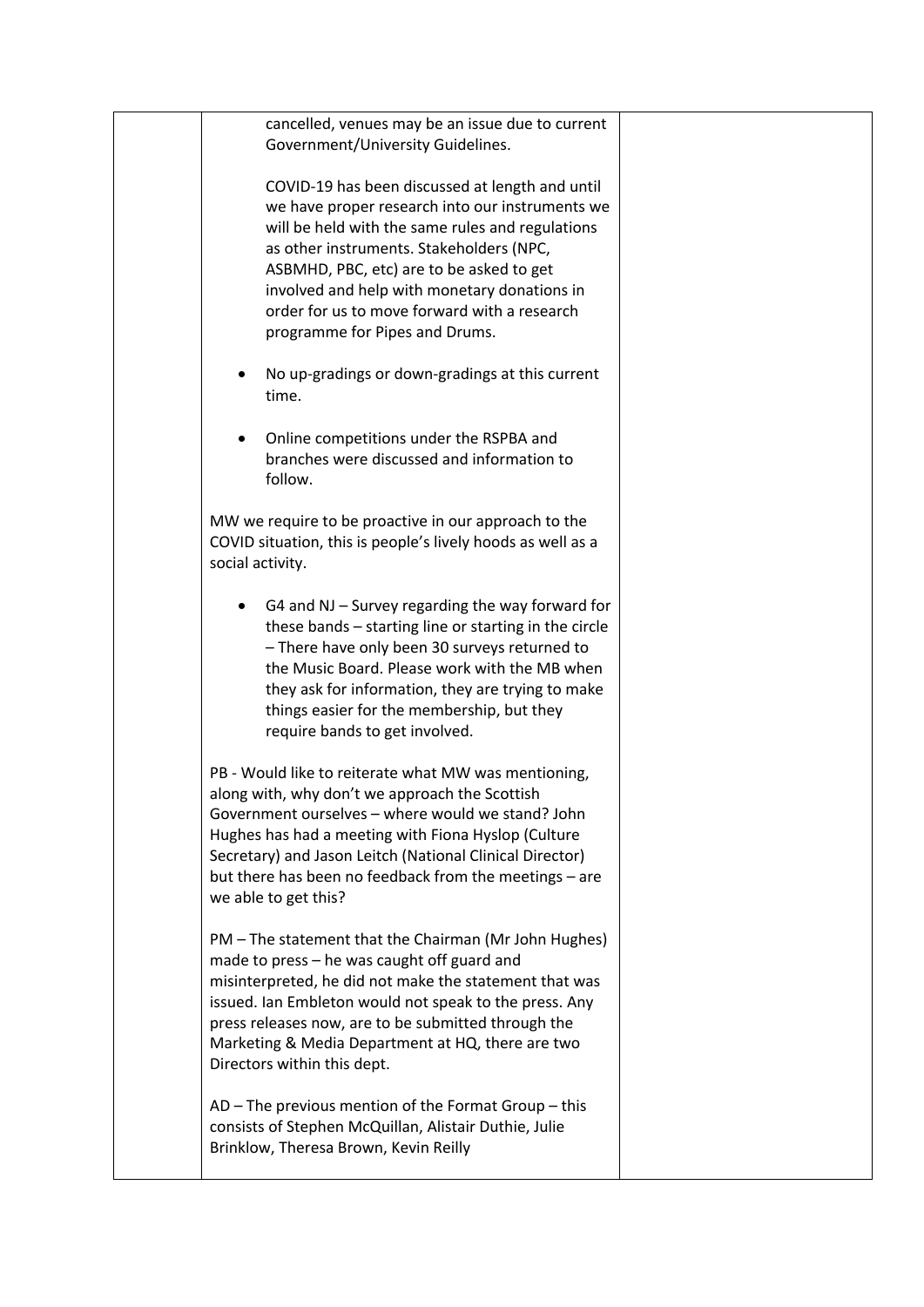|    | MW - The research has to be worldwide; this is hitting<br>not only Scottish Bands but all bands round the world,<br>culminating in the "Worlds" potentially being hit very<br>hard. There is also the potential for people to drop off<br>from bands the longer this goes on, feeder bands won't<br>have the members to augment the "Big" bands. All<br>Chairman's from all over the world should get together to<br>propose a plan and carry forward.<br>DW - Is there any word from HQ regarding a<br>recuperation plan? This hasn't been discussed at Board<br>level, PM & GM to draft a letter to be tabled.<br>AD has requested that If you have anything your<br>band would like brought up at the Music Board to<br>contact himself or GM and he will take it forward<br>to the next meeting | PM/GM<br><b>ALL</b> |
|----|-----------------------------------------------------------------------------------------------------------------------------------------------------------------------------------------------------------------------------------------------------------------------------------------------------------------------------------------------------------------------------------------------------------------------------------------------------------------------------------------------------------------------------------------------------------------------------------------------------------------------------------------------------------------------------------------------------------------------------------------------------------------------------------------------------|---------------------|
| 6. | COVID 19:                                                                                                                                                                                                                                                                                                                                                                                                                                                                                                                                                                                                                                                                                                                                                                                           |                     |
|    | Physical practices have come to a hault, bands are doing<br>their own thing to keep teaching going online. Went<br>round a few bands present the following was mentioned:                                                                                                                                                                                                                                                                                                                                                                                                                                                                                                                                                                                                                           |                     |
|    | RK - Arbroath are teaching on Zoom/Teams for both<br>corps including a learners group. They have been<br>conducting 1:1 lessons in order to keep everyone going<br>and have found it a positive experience - Microsoft<br>Teams is their preference. They have put in place PPE for<br>return to their band hall along with all the appropriate<br>screening etc and have a completed Risk Assessment,<br>which has cost a small fortune.                                                                                                                                                                                                                                                                                                                                                           |                     |
|    | PB - Lochgelly not met at all, in person or on media<br>platforms                                                                                                                                                                                                                                                                                                                                                                                                                                                                                                                                                                                                                                                                                                                                   |                     |
|    | KM - Kinross haven't practised as a band, they have been<br>teaching learners 1:1 on Zoom, the Pipe Major has been<br>sending out tunes, members record themselves and send<br>to the Pipe Major to critique.                                                                                                                                                                                                                                                                                                                                                                                                                                                                                                                                                                                       |                     |
|    | AFD - Strathallan have purchased 25 Deger electric<br>chanters in order for chanter practices to carry on within<br>the school, MW intimated that Dollar had purchased<br>Glencoe electric chanters also, they have to be sanitised<br>after use.                                                                                                                                                                                                                                                                                                                                                                                                                                                                                                                                                   |                     |
|    | MW -Explanation of the "new" reed distribution was<br>intimated by MW in that the piper has to do this on                                                                                                                                                                                                                                                                                                                                                                                                                                                                                                                                                                                                                                                                                           | <b>PB</b>           |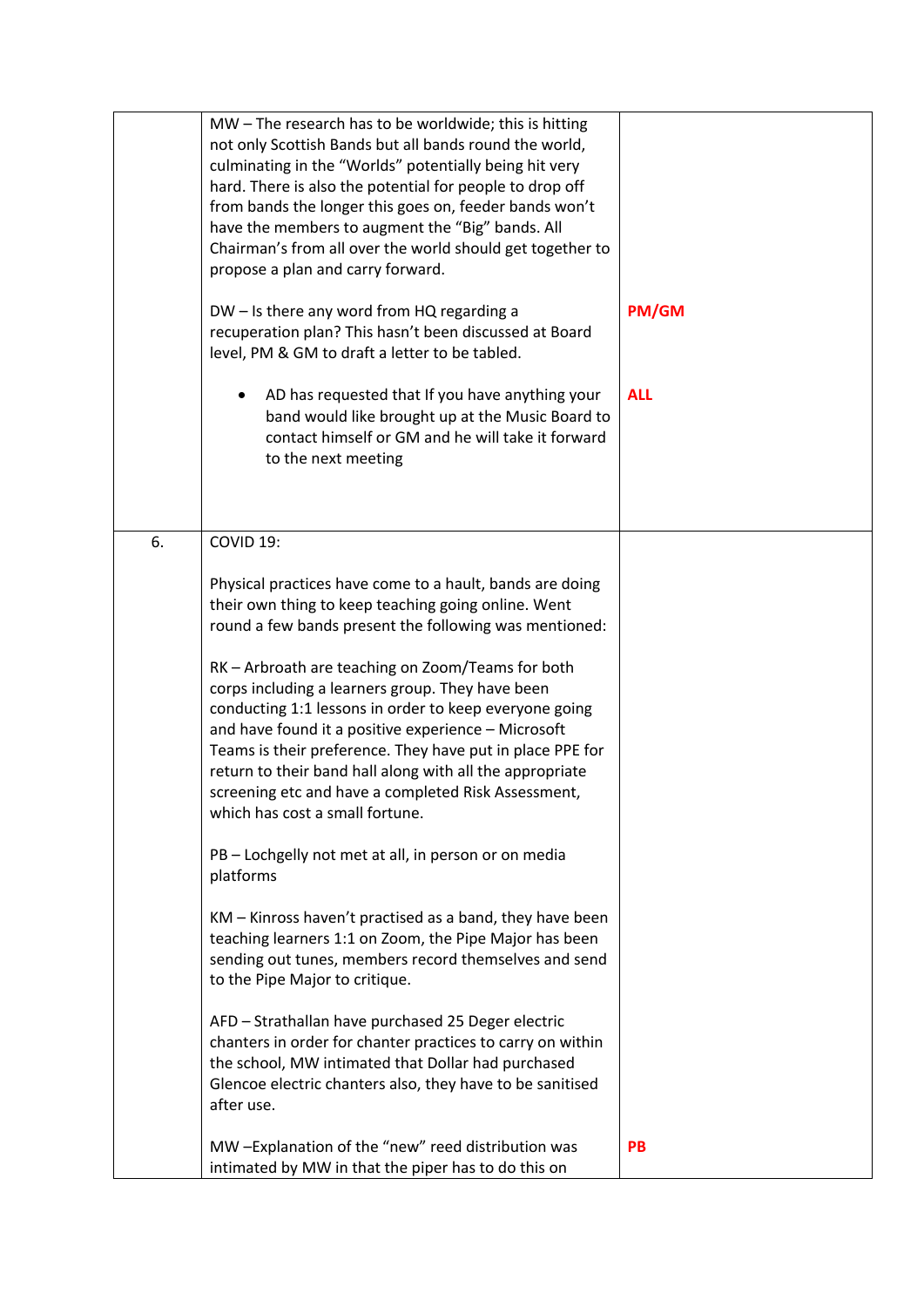|    | his/her own currently with distanced guidance from<br>Tutor, if a reed is not suitable it has to be placed in<br>quarantine for 72 hours having been sanitised. PB to send<br>MW a tester bottle of the sanitiser that he has just<br>brought into the shop to experiment with.<br>If bands are caught to be not adhering to Government<br>Legislation and are fined, this is the responsibility of said<br>band, if taken to court they are bringing the good name o<br>the RSPBA into disrepute and will be dealt with<br>accordingly as the RSPBA have a "duty of care" to their<br>members.<br>Successes from bands tuition are to be sent to GM and he<br>will populate round the Branch bands.                                                                                                                                                                                                                                                                                                                                                                                                                                                                                                                                                         |    |
|----|--------------------------------------------------------------------------------------------------------------------------------------------------------------------------------------------------------------------------------------------------------------------------------------------------------------------------------------------------------------------------------------------------------------------------------------------------------------------------------------------------------------------------------------------------------------------------------------------------------------------------------------------------------------------------------------------------------------------------------------------------------------------------------------------------------------------------------------------------------------------------------------------------------------------------------------------------------------------------------------------------------------------------------------------------------------------------------------------------------------------------------------------------------------------------------------------------------------------------------------------------------------|----|
| 7. | Directors Report:<br>HQ regular staff are on furlough until the end of<br>October, they will be brought back to work as of<br>the 1 <sup>st</sup> November, however, they will be working<br>from home. The IT Technician that works for HQ<br>is also our branches IT Technician, he has been<br>furloughed from HQ but can still do work for us<br>as a branch due to us not employing him.<br>New Bullying and Harassment Policy to be put in<br>٠<br>place.<br>Nothing new will be tabled for the 2021 AGM it<br>will be for the following year 2022<br>Tenor drummers SQA - Ongoing - Education<br>Officer currently on furlough,<br>DPA Branch Contests and Branch Solo's -<br>Supplied all our paperwork including our rules<br>and regulations to Music Board for discussion<br>, Format group have invited PM to a meeting on<br>Monday 21 <sup>st</sup> September to discuss, PM would like<br>this meeting changed as he cannot be present<br>PM to contact Kevin Reilly.<br>Chief Executive is to be retiring after 19 years of<br>٠<br>service, this position will be advertised. He has<br>intimated that he is happy to stay on 1 day a<br>week for a short spell of time in order for there<br>to be a smooth handover to the new incumbent. |    |
| 8. | Education:<br>PB & CB – Nothing to report at this stage as no<br>meetings have been held whilst staff on furlough.<br>PM - Asked if they had given any thought to an online<br>Summer School. Two of our branch members had                                                                                                                                                                                                                                                                                                                                                                                                                                                                                                                                                                                                                                                                                                                                                                                                                                                                                                                                                                                                                                  | PB |
|    |                                                                                                                                                                                                                                                                                                                                                                                                                                                                                                                                                                                                                                                                                                                                                                                                                                                                                                                                                                                                                                                                                                                                                                                                                                                              |    |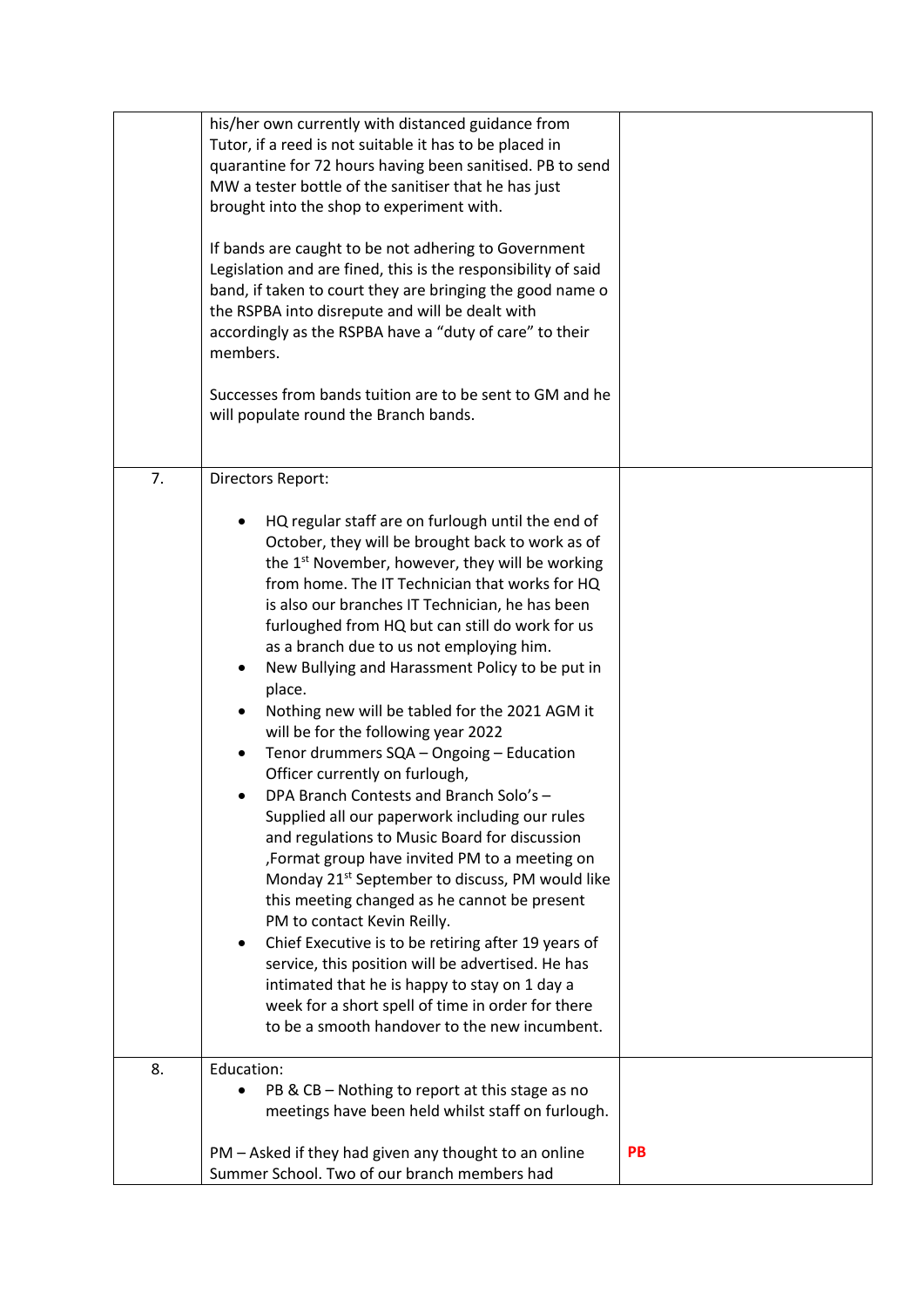|     | attended the Piping Hot one in Canada and it had been a<br>fantastic success even with the time difference. PB to<br>take forward to John Nevans for discussion.<br>PM - It might be an idea to have educational support<br>online currently on Zoom sessions, it is something to<br>keep members interested at this time when they are<br>desperate to get back to their instruments. PM/GM to<br>write a letter to the Education Officer, the suggestion is<br>to use PB College approved teachers.<br>SQA Exams - are not happening currently due to<br>the current situation we find ourselves in                                                                                                                                                                                                                                                                     | <b>PM/GM</b> |
|-----|---------------------------------------------------------------------------------------------------------------------------------------------------------------------------------------------------------------------------------------------------------------------------------------------------------------------------------------------------------------------------------------------------------------------------------------------------------------------------------------------------------------------------------------------------------------------------------------------------------------------------------------------------------------------------------------------------------------------------------------------------------------------------------------------------------------------------------------------------------------------------|--------------|
| 9.  | Media Report:<br>Facebook page still operating<br>Webmaster to be approached to carry out some<br>work<br>Bands are reporting the following:<br>RSPBA website has incorrect details - the Branch<br>can only go with the information that it currently<br>holds, numerous emails have been sent to bands<br>requesting up to date information, this has not<br>been completed by a vast majority of bands, it<br>was suggested it be sent to Pipe Majors rather<br>than secretaries.                                                                                                                                                                                                                                                                                                                                                                                      |              |
| 10. | <b>AOCB</b><br><b>Branch Solo Competition</b><br>As mentioned previously in this minute of<br>meeting, information was given to the Format<br>Group for the above competition. PM spoke to<br>our meeting regarding the paper, which including<br>the recording format for the entrants, closing<br>dates for various parts of the competition<br>suggested dates being:<br>24 <sup>th</sup> October 2020 - Entries to be submitted<br>$7th$ November 2020 – Video recordings submitted<br>22 <sup>nd</sup> November 2020 - Results Day<br>Previously we have approached Grade 1 bands to<br>be our adjudicators, we would have to reconsider<br>this as would have to use qualified APMB<br>adjudicators. Entry form would be published<br>online, dropbox licence to be bought.<br>PB - Suggested that a lead adjudicator be appointed and<br>let him appoint the panel |              |